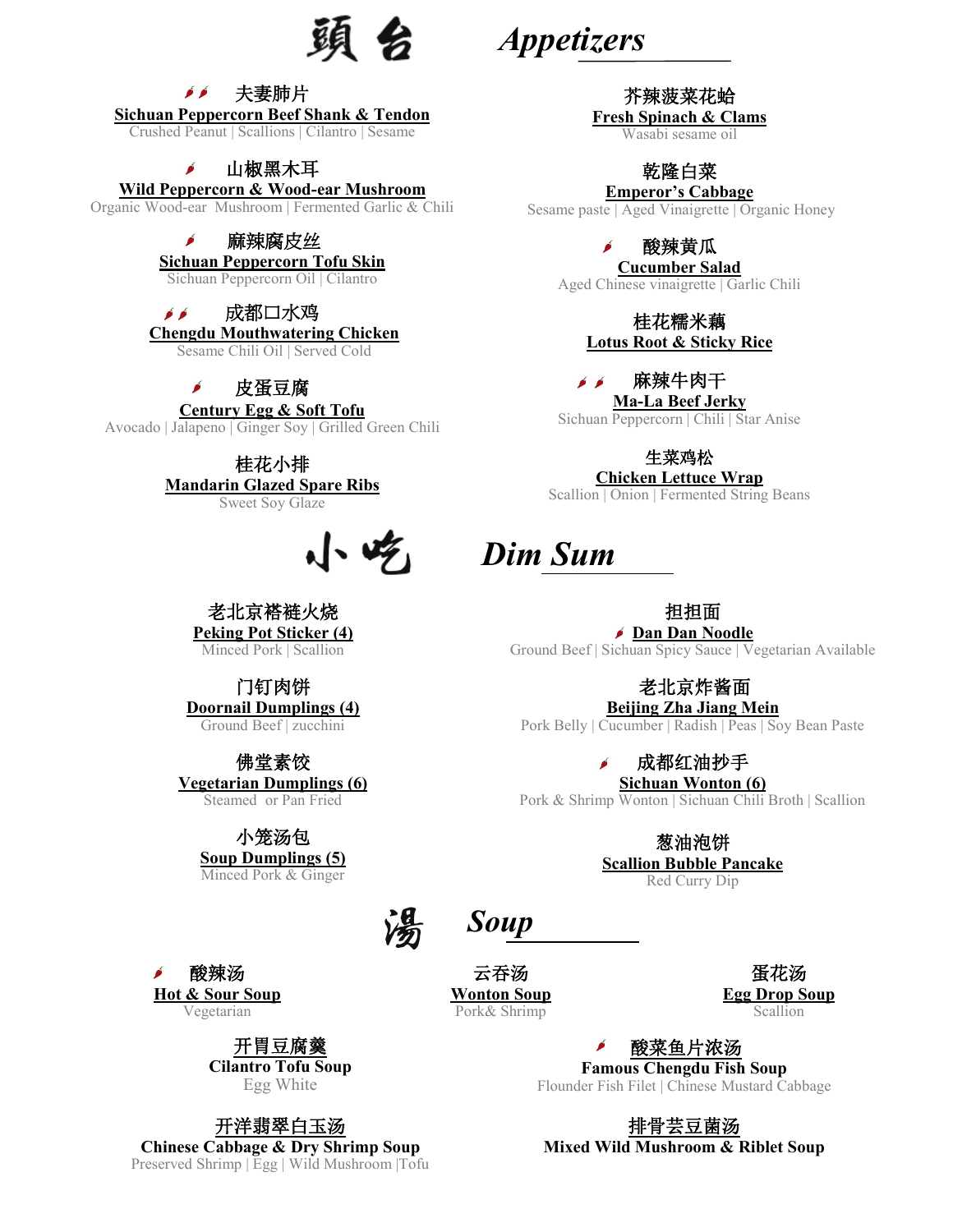清蒸全鱼 **MKT Steamed Whole Fish**

Soy | Ginger & Scallion

松子鱼 **Crispy Whole Fish**

Chef's Special Sweet Sour Sauce

 $\bullet$   $\bullet$ 藤椒全鱼 **Boiled Whole Fish** Fresh Sichuan Peppercorn **メメメ 飘香沸腾鱼 MKT Boiled Whole Fish** Sichuan Chili Oil Strew

> 川香酸菜全鱼 **MKT Boiled Whole Fish** Sichuan Pickled Mustard Green

翅汤浸黄鱼 **Steamed Yellow Croaker**  Chicken Broth

# 大厨推荐 *Chef's Signature*

#### $\bullet$   $\bullet$ 御膳酥肘子

**Mandarin Pork Shank** 

Onion | Jalapeno | Scallion | Wild Pepper | Potato

#### 重庆毛血旺  $\bullet$   $\bullet$   $\bullet$

**Chong Qing Chili Stew** Spam | Bean Sprout | Lettuce Roots | Beef Tripe | Eel | Pork Intestine | Pork Stomach

#### $\epsilon$ 坛子肉炒婆婆笋

**Smoked Pork Belly with Bamboo Shoots** 

Jalapeno | Scallion

## 干锅千叶豆腐

**Thousand Layer Tofu**

Pork Belly | Jalapeno | Red Bell Pepper | Chinese Celery | Cilantro

#### 椒麻牛蛙  $\bullet$   $\bullet$

#### **Green Peppercorn Frog Legs**

Fresh Bamboo | Lettuce Roots | Fresh Sichuan Peppercorn

## 御膳茶香鸭

**Tea Smoked Duck** Jasmine Tea Smoked | Shrimp Chips

Í 坛子肉土豆片 **Smoked Pork Belly with Potato** Jalapeno | Scallion

> 红焖牛肋 **Braised Beef Short Ribs** Red Wine Reduction

剁椒鲢鱼头  $\bullet$   $\bullet$ **Steamed Fish Head with Fermented Chili** 

Soft Tofu | Noodle | Ginger | Scallion | Black Beans

▶▶ 川香羊排 **Sichuan Lamb chop**

Cumin | Chili | Cilantro | Jalapeno

蒜香排骨

**Garlic Dry-Rub Ribs** 

Scallion | Ginger | Onions | Peppers

贝勒爷烤小羊肉

**Emperor Gilled Lamb**  Scallion | Cilantro | Jalapeno | Cumin | Served with Buns

> 黑胡椒安格斯牛粒 **Black Pepper Angus Steak**

Asparagus | Red Bell Pepper

芫爆牛百叶

**Beef Tripe & Cilantro**  Garlic Ginger Stir Fry

 $\epsilon$ 锅巴香辣虾 **Wild Pepper Shrimp & Crispy Rice** Chinese Celery | Cilantro | Scallion | Jalapeno

> 宫保虾贝 **Kung Pao Shrimp & Scallop** Asparagus | Red Bell Pepper

Consuming raw or undercooked meats, poultry, seafood, shellfish, or eggs may increase your risk of foodborne illness. Please inform your server if you or your party has any food allergy (s). An 20% gratuity may be added to parties of 5 or more.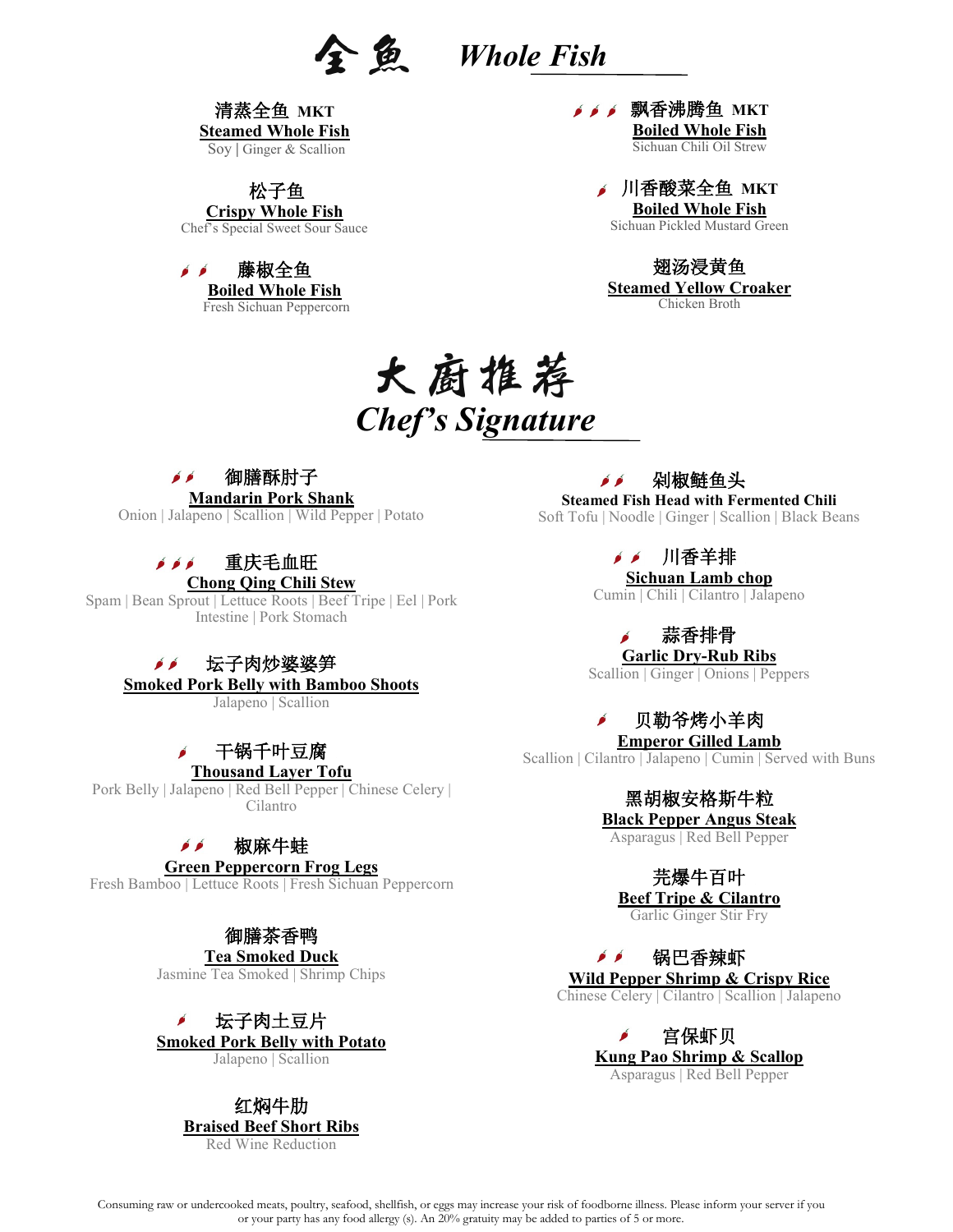

# *Peking Duck*

# **Half Duck Whole Duck**

Comes with Home Made Duck Crepes Scallion, Cucumber & Chef Special Sauce

# 雞肉

# *Chicken*

#### Í 山椒铁板鸡

**Wild Pepper Chicken or Tofu Bell Peppers | Jalapeno | Basil | Onion | Brown Pepper Sauce**

### 九层塔鸡

**Sichuan Basil Chicken or Tofu Leeks | Celery | Jalapeno | Thai Basil | Brown Basil Sauce** 

> 葱椒鸡片 **or Tofu** Á **Scallion Pepper Chicken or Tofu Onion | Jalapeno | Cilantro | Dry Spices**

## 蒙古鸡

**Mongolian Chicken or Tofu Scallion | Bell Pepper | Mongolian Brown Garlic Sauce**

芝麻鸡

**Sesame Chicken or Tofu Broccoli with Brown Sesame Sauce**

左宗鸡

**General Tso's Chicken or Tofu Broccoli with Spicy Brown Garlic Sauce**  $6.6.6$ 山城辣子鸡

### **Chong Qing Chili Chicken or Tofu**

Jalapeno | Chinese Celery | Cilantro | Sesame Seeds

### 宫保鸡丁

**Kung Pao Chicken or Tofu**

Chicken Thigh | Asparagus | Red Bell Pepper | Peanut

鱼香鸡片

**Yu Xiang Chicken or Tofu Bamboo | Onion | Bell Pepper | Mushroom | Spicy Garlic Sauce** 

蒜椒鸡

**Garlic Pepper Chicken or Tofu Leeks | Red Bell Pepper | Chinese Celery | White Garlic Sauce** 

芥兰鸡

**Chicken Broccoli or Tofu Soy Ginger Sauce** 

陈皮鸡 **Orange Peel Chicken or Tofu Broccoli | Spicy Orange Sauce** 

猪肉

*Pork*

 $\bullet$   $\bullet$ 农家小炒肉

**Country Style Pork & Chili**  Pork Tenderloin | Pork Belly | Red Bell Pepper | Wild Chili | Mushroom

香干笋尖肉丝 **Shredded Pork & Bamboo** Pork Tenderloin | Chinese Leeks



**Yu Xiang Shredded Pork**  Red Bell Pepper | Onion | Mushroom | Fresh Bamboo Shoots

鱼香肉丝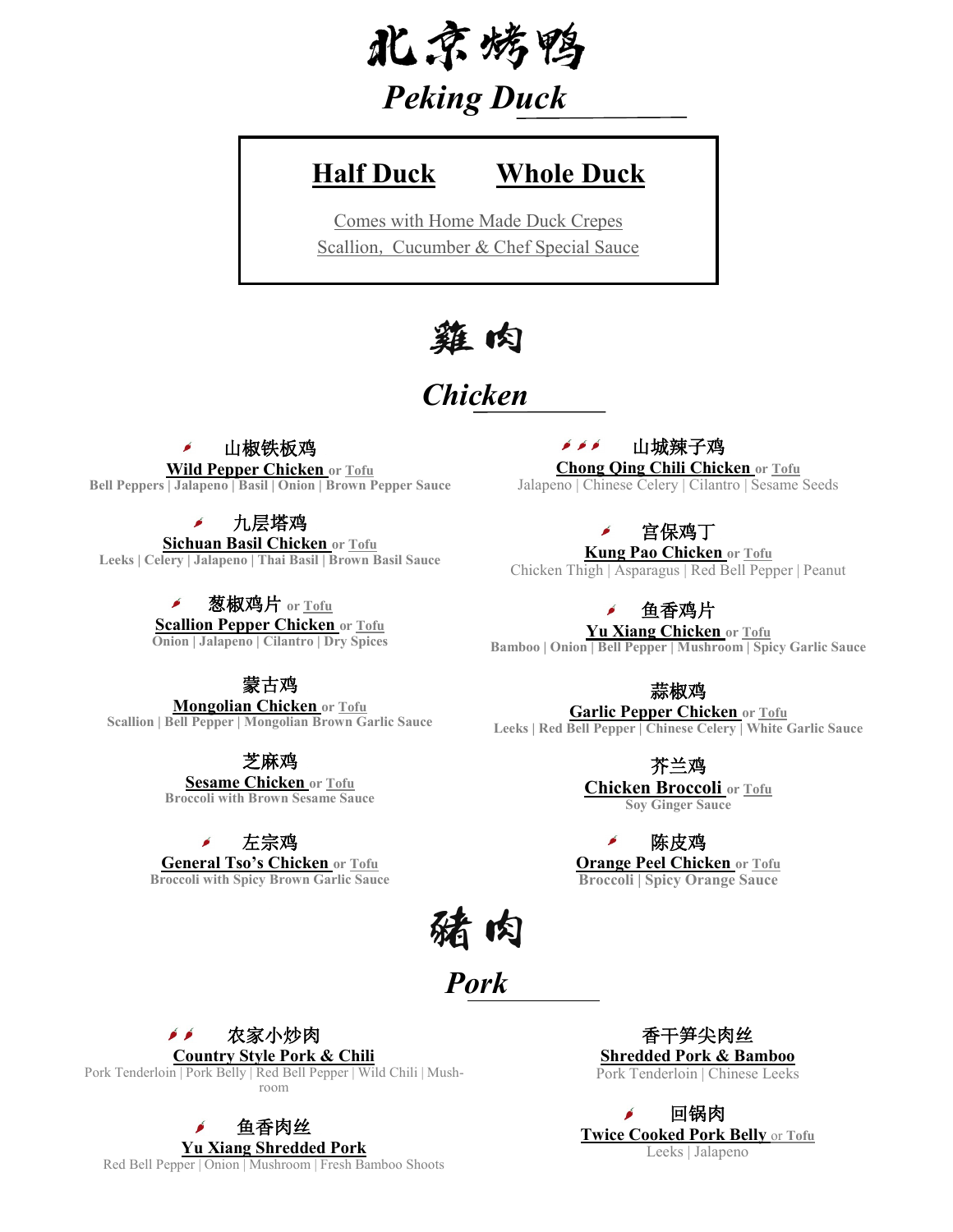



蒙古牛肉

**Mongolian Beef Scallion | Bell Pepper | Mongolian Brown Garlic Sauce**

陈皮牛

**Orange Peel Beef** 

**Broccoli | Spicy Orange Sauce** 

葱椒牛肉

**Scallion Pepper Beef Onion | Jalapeno | Cilantro | Dry Spices** 

铁锅红焖牛腩 **Wok Braised Beef Brisket** 

**Potato | Carrot | Red Bell Pepper | Scallion**

山椒铁板牛肉 **Wild Pepper Beef**

**Bell Peppers | Jalapeno | Basil | Onion | Brown Pepper Sauce**

九层塔牛肉

**Sichuan Basil Beef Leeks | Celery | Jalapeno | Thai Basil | Brown Basil Sauce** 



**Garlic Pepper Beef** 

**Leeks | Red Bell Pepper | Chinese Celery | White Garlic Sauce**



单 双 *Single MKP Twin MKP*

**Choice of Styles** 姜葱 香辣

*Ginger Scallion Sauce* **or** *Sichuan Chili Stir Fry* 

✔ 九层塔小炒 *Sichuan Basil Stir-fry*  *Seafood*



*Dungeness Crab MKP*

**Choice of Styles**

姜葱 "'香辣 *Ginger Scallion Sauce* **or** *Sichuan Chili Stir Fry*

九层塔小炒 *Sichuan Basil Stir-fry* 

蒜蓉蒸扇贝 *Live Scallop MKP per piece Steamed with Mince Garlic & Vermicelli* 

宫保大虾 ó

**Kung Pao Shrimp Asparagus | Red Bell Pepper** 

糟溜鱼片

**Fish Fillet with Rice Wine Sauce**

**Asparagus | wood-ear mushroom | red bell pepper**

葱椒虾

**Scallion Pepper Shrimp Onion | Jalapeno | Cilantro | Dry Spices** 

# 九层塔虾

**Sichuan Basil Shrimp Leeks | Celery | Jalapeno | Thai Basil | Brown Basil Sauce**   $\bullet$   $\bullet$   $\bullet$ 水煮鱼片 **Chili Oil Stew With Fish Fillet** 

**napa cabbage, leek, garlic & celery**

芦笋甜豆虾

**Sweet Pea Shrimp**

**Asparagus | Sweet Pea | Red Bell Pepper**

山椒铁板虾

**Wild Pepper Shrimp**

**Bell Peppers | Jalapeno | Basil | Onion | Brown Pepper Sauce**

蒜椒虾

**Garlic Pepper Shrimp**

**Leeks | Red Bell Pepper | Chinese Celery | White Garlic Sauce**

Consuming raw or undercooked meats, poultry, seafood, shellfish, or eggs may increase your risk of foodborne illness. Please inform your server if you or your party has any food allergy (s). An 20% gratuity may be added to parties of 5 or more.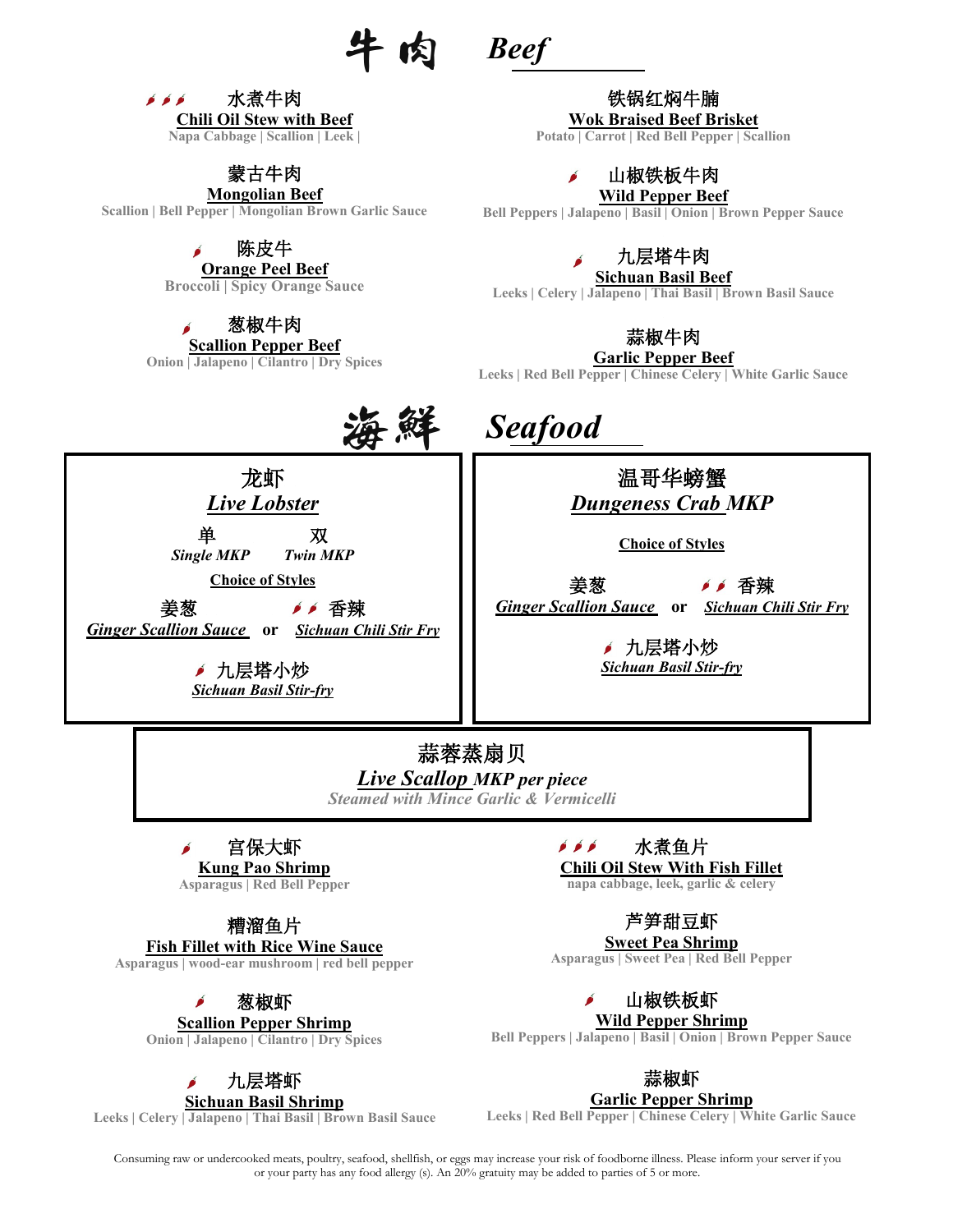

 $\bullet$   $\bullet$ 干煸四季豆 **Wok Fried String Bean Chili & Sichuan Peppercorn | Pickled Sprouts**

#### 白菜鲜腐皮 **Napa Cabbage & Tofu Skin**

 $\mathbf{r}$ 鱼香茄子 **Yu Xiang Eggplant Spicy Ginger Garlic Sauce** 

醋溜辣白菜 **Spicy Garlic Cabbage Aged Chinese Vinegar** 

 $\epsilon$ 麻婆豆腐

> **Mapo Tofu Black Bean Chili Sauce**

素什锦豆腐 **Mixed Vegetable & Tofu Brown Garlic Sauce** 

冬菇扒豆苗 **Chinese Pea Leaves & Shitake Mushrooms**

#### 豆苗 蒜蓉/清炒

**Chinese Pea Leaves Garlic Stir-fry or Regular Stir-fry**

# 主食 *Rice & Noodle*

天府蛋炒饭 **Cheng Du Fried Rice**

Sichuan Pickled Bean Sprout | Scallion

茶香鸭炒饭 **Tea Smoked Duck Fried Rice** Onion | Peas

扬州炒饭

**Yang Zhou Fried Rice** Shrimp | Mushroom | Peas | Ham | Bamboos | Scallion

江湖炒饭 **Vegetable & Egg Fried Rice** *Choice of ( Chicken or Beef or Vegetable; Shrimp or Combo\$2 extra)* **Onion | Scallion** 

> ó 御园牛肉面 **Braised Beef Noodle Soup**

> > 炒面

**Chao Mein** *Choice of ( Chicken or Beef or Vegetable; Shrimp or Combo\$2 extra)* Chinese Broccoli | Scallion | Purple Lettuce

Consuming raw or undercooked meats, poultry, seafood, shellfish, or eggs may increase your risk of foodborne illness. Please inform your server if you or your party has any food allergy (s). An 20% gratuity may be added to parties of 5 or more.